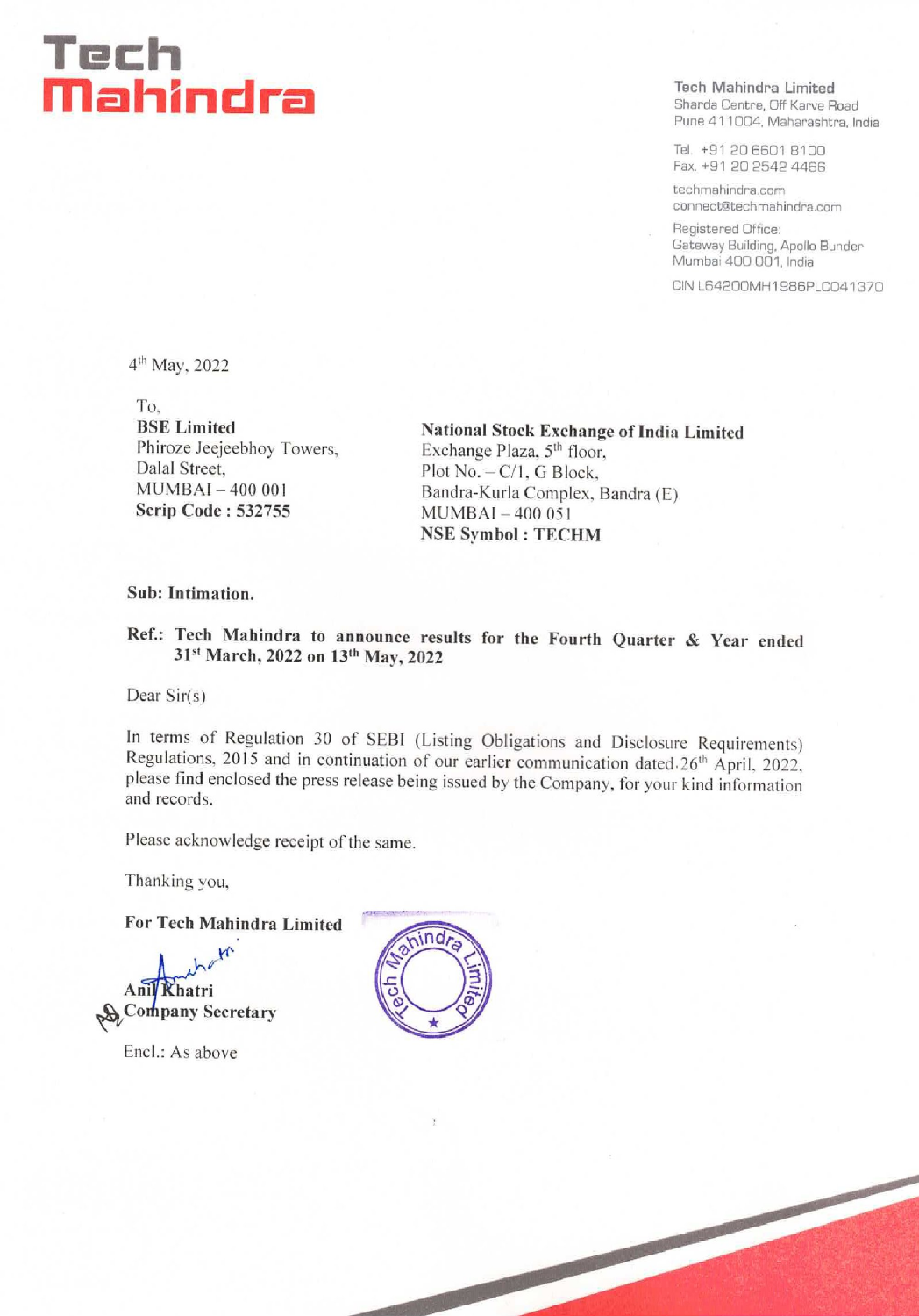# Tech Mahindra

## **Tech Mahindra to announce results for the Fourth Quarter & year ended 31st March 2022 on May 13 th , 2022**

**Pune, India, 4 th May 2022**: Tech Mahindra Ltd. (NSE: TechM), a specialist in digital transformation, consulting and business reengineering services, will announce its audited results for the fourth quarter & year ended 31<sup>st</sup> March 2022.

The Fact Sheet, Press Release and other supporting documents will be available on Tech Mahindra's website https://www.techmahindra.com/en-in/investors/

Following the release, a conference call will be hosted where Tech Mahindra's management will discuss the performance of the quarter and answer participants' questions during the call.

To participate in the conference call, callers can dial the relevant numbers mentioned in the schedule given below.

A replay of the conference call will be available after the call until  $20<sup>th</sup>$  May 2022.

The call is scheduled at 6:00 PM IST (8:30 PM in Hong Kong and Singapore, 1:30 PM in London and 8:30 AM in New York) on May 13<sup>th</sup>, 2022.

The transcript and the audio recording of the conference call will be uploaded on https://www.techmahindra.com/enin/investors/

## **Schedule**

| Program                                            | <b>Date</b>    | <b>Web Site</b>      | <b>Telephone</b>         |                                      |
|----------------------------------------------------|----------------|----------------------|--------------------------|--------------------------------------|
| <b>Release of Results</b>                          | May 13th, 2022 | www.techmahindra.com |                          |                                      |
| <b>Conference Call</b>                             |                |                      |                          | +91 22 6280 1217<br>+91 22 7115 8118 |
| 6:00 PM, May 13th, 2022                            |                |                      | <b>Universal Dial-in</b> |                                      |
|                                                    |                |                      | USA toll free            | 1866 746 2133                        |
|                                                    |                |                      | UK toll free             | 0 808 101 1573                       |
| <b>Replay of Earnings call</b>                     |                |                      | Singapore toll free      | 800 101 2045                         |
| Dial-in Number: +91 22 7194 5757/ +91 22 6663 5757 |                |                      | Hong Kong toll free      | 800 964 448                          |
| Playback Code: 82256                               |                |                      |                          |                                      |
|                                                    |                |                      |                          |                                      |

In addition to the dial-in details provided above, you can use Diamond Pass to connect to the call directly without having to wait for an operator.

[Click here for your Diamond Pass](https://services.choruscall.in/DiamondPassRegistration/register?confirmationNumber=5204351&linkSecurityString=1621dde627)



#### Or Copy this URL in your browser :

[https://services.choruscall.in/DiamondPassRegistration/register?confirmationNumber=5204351&linkSecur](https://ind01.safelinks.protection.outlook.com/?url=https%3A%2F%2Fservices.choruscall.in%2FDiamondPassRegistration%2Fregister%3FconfirmationNumber%3D5204351%26linkSecurityString%3D1621dde627&data=05%7C01%7Ckarthik.mathiyalagan%40techmahindra.com%7Cdc435589ce874a2964cb08da2cfa6c6b%7Cedf442f5b9944c86a131b42b03a16c95%7C0%7C0%7C637871751799310526%7CUnknown%7CTWFpbGZsb3d8eyJWIjoiMC4wLjAwMDAiLCJQIjoiV2luMzIiLCJBTiI6Ik1haWwiLCJXVCI6Mn0%3D%7C3000%7C%7C%7C&sdata=Fb0fMeA3l7uo3AZTPbPPW9Gs2%2F7WV1KqqdsMiu3abXw%3D&reserved=0) [ityString=1621dde627](https://ind01.safelinks.protection.outlook.com/?url=https%3A%2F%2Fservices.choruscall.in%2FDiamondPassRegistration%2Fregister%3FconfirmationNumber%3D5204351%26linkSecurityString%3D1621dde627&data=05%7C01%7Ckarthik.mathiyalagan%40techmahindra.com%7Cdc435589ce874a2964cb08da2cfa6c6b%7Cedf442f5b9944c86a131b42b03a16c95%7C0%7C0%7C637871751799310526%7CUnknown%7CTWFpbGZsb3d8eyJWIjoiMC4wLjAwMDAiLCJQIjoiV2luMzIiLCJBTiI6Ik1haWwiLCJXVCI6Mn0%3D%7C3000%7C%7C%7C&sdata=Fb0fMeA3l7uo3AZTPbPPW9Gs2%2F7WV1KqqdsMiu3abXw%3D&reserved=0)